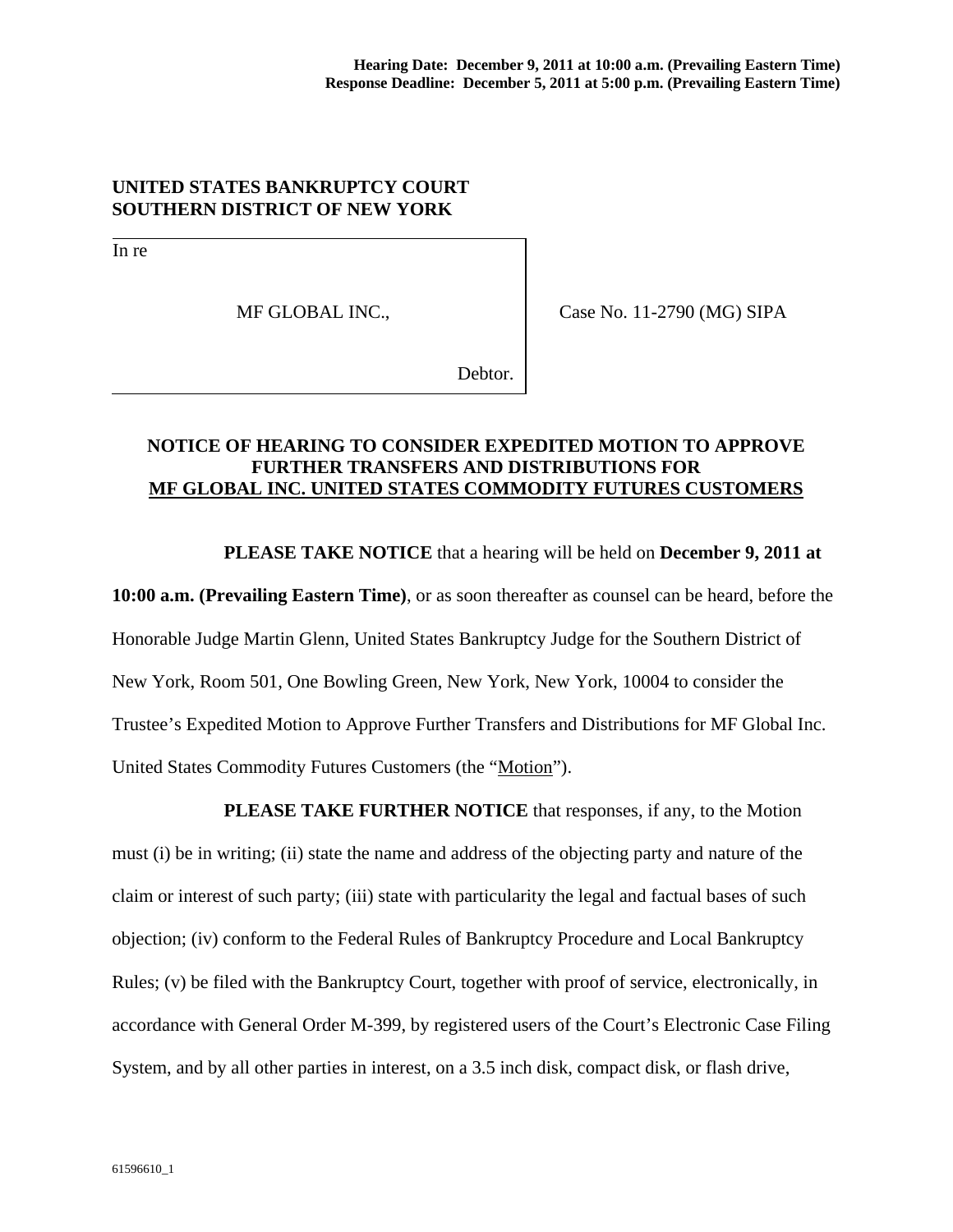preferably in Portable Document Format (PDF), WordPerfect or any other Windows-based word processing format no later than **December 5, 2011 at 5:00 p.m.** (the "Response Deadline"); and (vi) be served on (a) Hughes Hubbard & Reed LLP, One Battery Park Plaza, New York, New York, 10004, Attn: Christopher K. Kiplok, Esq., Jeffrey S. Margolin, Esq., and Eleni D. Theodosiou-Pisanelli, Esq.; (b) the Securities Investor Protection Corporation, 805 Fifteenth Street, N.W., Suite 800, Washington, D.C., 20005, Attn: Josephine Wang, Esq. and Christopher H. LaRosa, Esq.; and (c) the Commodity Futures Trading Commission, Three Lafayette Centre, 1155 21st Street N.W., Washington, D.C., 20581, Attn: Martin B. White, Esq., with a courtesy copy to the chambers of the Honorable Martin Glenn, United States Bankruptcy Court, Courtroom 501, One Bowling Green, New York, New York, 10004.

**PLEASE TAKE FURTHER NOTICE** that replies, if any, in further support of the Motion must be filed and served no later than **December 7, 2011 at 5:00 p.m.**

**PLEASE TAKE FURTHER NOTICE** that any party wishing to participate by telephone in this hearing on the Motion should contact CourtCall at 1-866-582-6878 to request a reservation to appear telephonically.